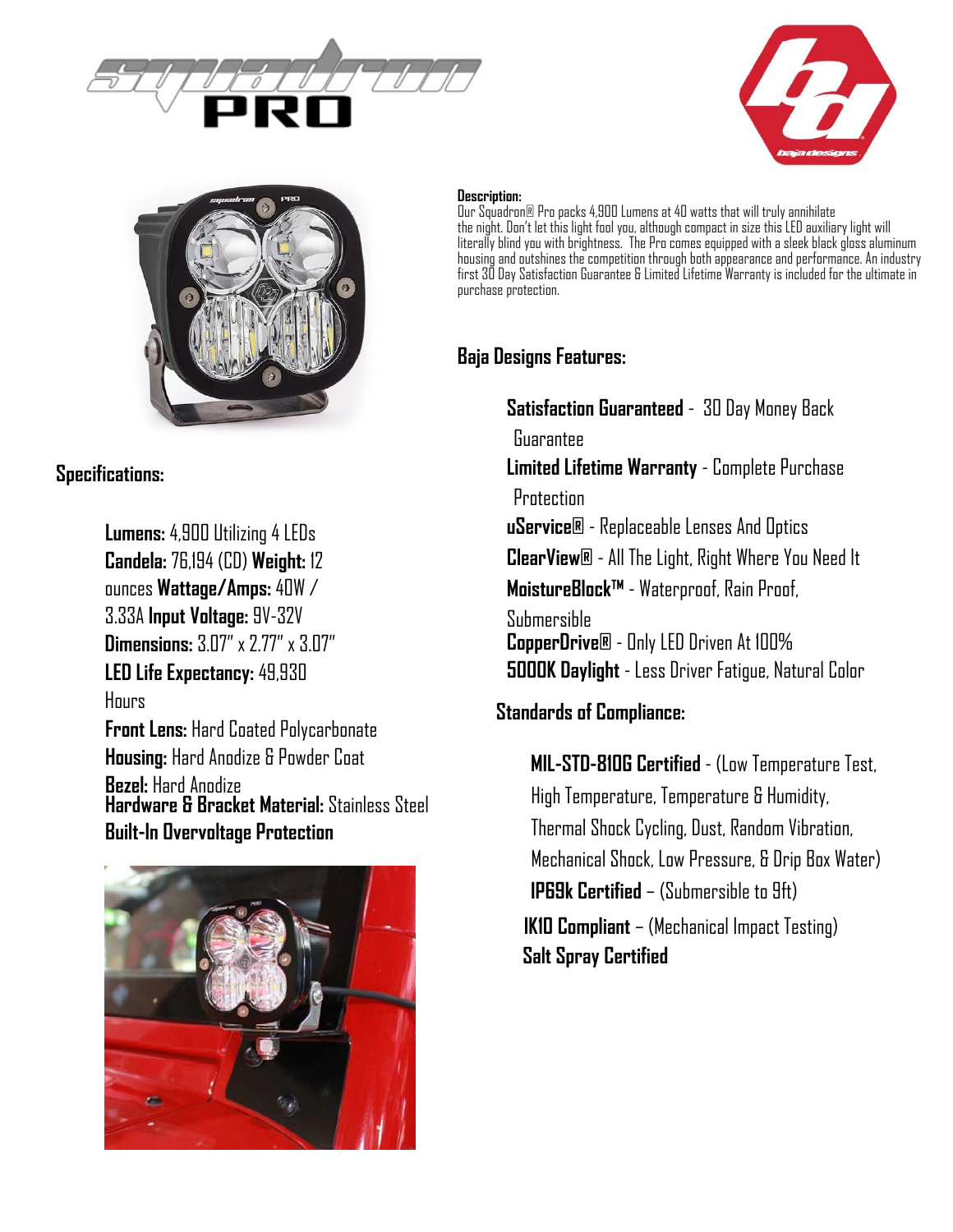









| <b>Part Number</b> | <b>Description</b>             | <b>Size</b>                    | <b>Lumens</b> | Amps/Watts  |
|--------------------|--------------------------------|--------------------------------|---------------|-------------|
| 49-0001            | Squadron Pro, LED Spot         | $3.07''$ x $2.77''$ x $3.07''$ | 4,900         | 40W / 2.90A |
| 49-0001WT          | Squadron Pro, White, LED Spot  | $3.07''$ x $2.77''$ x $3.07''$ | 4,900         | 40W / 2.90A |
| 49-0003            | Squadron Pro, LED              | $3.07''$ x $2.77''$ x $3.07''$ | 4,900         | 40W / 2.90A |
|                    | Driving/Combo                  |                                |               |             |
| 49-0003WT          | Squadron Pro, White, LED       | $3.07''$ x $2.77''$ x $3.07''$ | 4,900         | 40W / 2.90A |
|                    | Driving/Combo                  |                                |               |             |
| 49-0005            | Squadron Pro, LED Wide         | $3.07''$ x $2.77''$ x $3.07''$ | 4,900 - Per   | 40W / 2.90A |
|                    | Cornering                      |                                |               |             |
| 49-0005WT          | Squadron Pro, LED Wide         | $3.07''$ x $2.77''$ x $3.07''$ | $4,900 - Per$ | 40W / 2.90A |
|                    | Cornering, White               |                                |               |             |
| 49-0006            | Squadron Pro, LED Work/Scene   | $3.07''$ x $2.77''$ x $3.07''$ | $4,900 - Per$ | 40W / 2.90A |
| 49-0006WT          | Squadron Pro, White, LED       | $3.07''$ x $2.77''$ x $3.07''$ | $4,900 - Per$ | 40W / 2.90A |
|                    | Work/Scene                     |                                |               |             |
| 49-0011            | Squadron Pro, Amber, LED Spot  | $3.07''$ x $2.77''$ x $3.07''$ | 4,900 - Per   | 40W / 2.90A |
|                    |                                |                                |               |             |
| 49-0011WT          | Squadron Pro, White, Amber,    | $3.07''$ x $2.77''$ x $3.07''$ | 4,900         | 40W / 2.90A |
|                    | <b>LED Spot</b>                |                                |               |             |
| 49-0013            | Squadron Pro, Amber LED        | $3.07''$ x $2.77''$ x $3.07''$ | 4,900         | 40W / 2.90A |
|                    | Driving/Combo,                 |                                |               |             |
| 49-0013WT          | Squadron Pro, White, Amber     | $3.07''$ x $2.77''$ x $3.07''$ | 4,900         | 40W / 2.90A |
|                    | LED Driving/Combo              |                                |               |             |
| 49-0015            | Squadron Pro, Amber LED Wide   | $3.07''$ x $2.77''$ x $3.07''$ | 4,900         | 40W / 2.90A |
|                    | Cornering                      |                                |               |             |
| 49-0015WT          | Squadron Pro, White, Amber     | $3.07''$ x $2.77''$ x $3.07''$ | 4,900         | 40W / 2.90A |
|                    | <b>LED Wide Cornering</b>      |                                |               |             |
| 49-0016            | Squadron Pro, Amber, LED       | $3.07''$ x $2.77''$ x $3.07''$ | 4,900         | 40W / 2.90A |
|                    | Work/Scene                     |                                |               |             |
| 49-1001            | Squadron Pro, Flush Mount, LED | $3.07''$ x $2.77''$ x $3.07''$ | 4,900         | 40W / 2.90A |
|                    | Spot                           |                                |               |             |
| 49-1001WT          | Squadron Pro, White, Flush     | $3.07''$ x $2.77''$ x $3.07''$ | 4,900         | 40W / 2.90A |
|                    | Mount, LED Spot                |                                |               |             |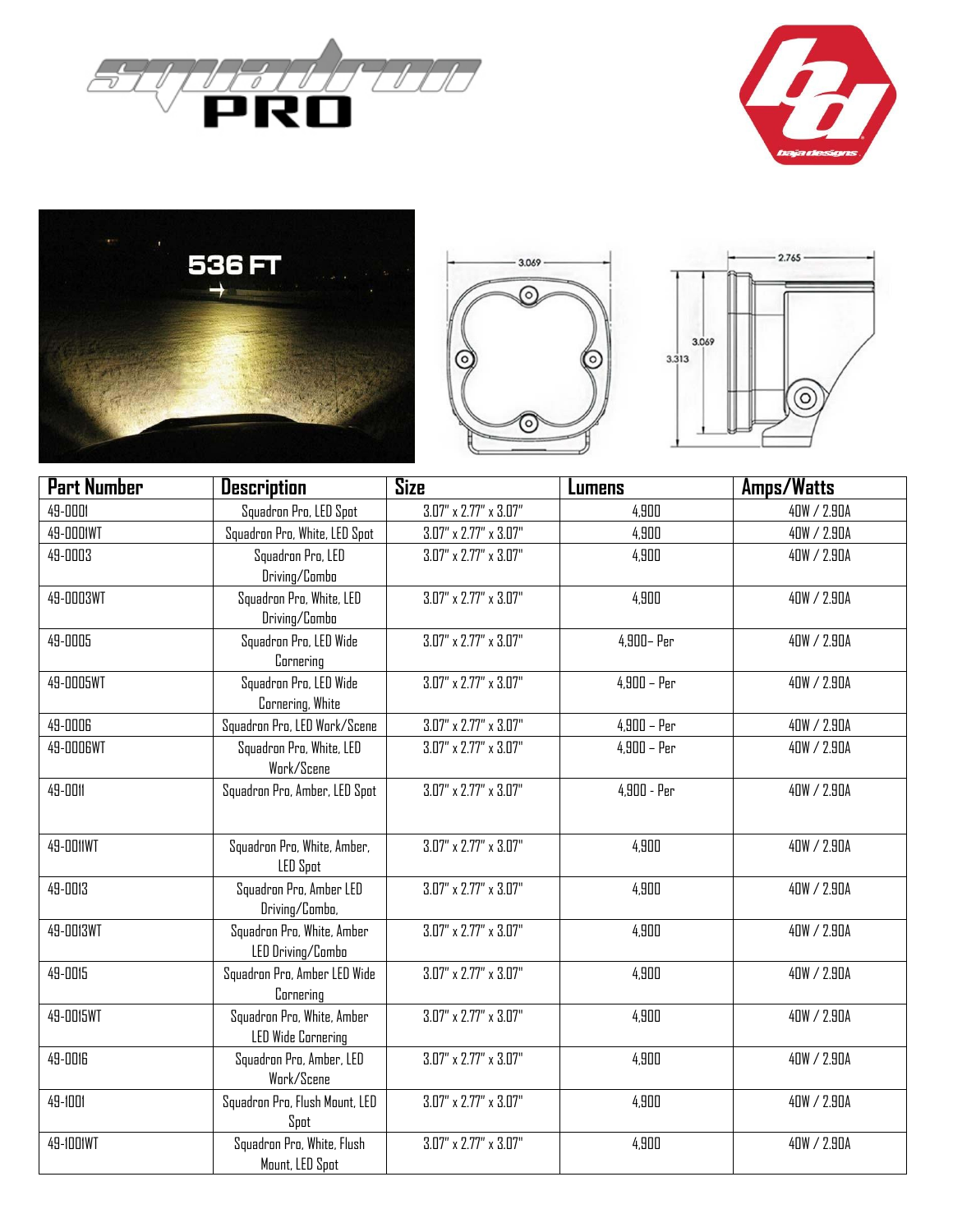



| 49-1003   | Squadron Pro, Flush Mount, LED<br>Driving/Combo               | $3.07''$ x $2.77''$ x $3.07''$  | 4,900         | 40W / 2.90A       |
|-----------|---------------------------------------------------------------|---------------------------------|---------------|-------------------|
| 49-1003WT | Squadron Pro, White, Flush<br>Mount, LED Driving/Combo        | $3.07''$ x $2.77''$ x $3.07''$  | 4,900         | 40W / 2.90A       |
| 49-1005   | Squadron Pro, Flush Mount, LED<br><b>Wide Cornering</b>       | $3.07''$ x $2.77''$ x $3.07''$  | 4,900         | 40W / 2.90A       |
| 49-1005WT | Squadron Pro, White, Flush<br>Mount, LED Wide-Cornering       | $3.07''$ x $2.77''$ x $3.07''$  | 4,900         | 40W / 2.90A       |
| 49-1006   | Squadron Pro, Flush Mount, LED<br>Work/Scene                  | $3.07''$ x $2.77''$ x $3.07''$  | 4,900         | 40W / 2.90A       |
| 49-1006WT | Squadron Pro, White, Flush<br>Mount, LED Work/Scene           | $3.07''$ x $2.77''$ x $3.07''$  | 4,900         | 40W / 2.90A       |
| 49-1013   | Squadron Pro, Flush Mount LED<br>Driving, Amber               | $3.07''$ x $2.77''$ x $3.07''$  | 4,900         | 40W / 2.90A       |
| 49-1013WT | Squadron Pro, White, Amber,<br>Flush Mount LED Driving        | $3.07''$ x $2.77''$ x $3.07''$  | 4,900         | 40W / 2.90A       |
| 49-1015   | Squadron Pro , Amber Flush<br>Mount LED Wide Cornering        | $3.07''$ x $2.77''$ x $3.07''$  | 4,900         | 40W / 2.90A       |
| 49-1015WT | Squadron Pro, White, Amber,<br>Flush Mount LED Wide Cornering | $3.07''$ x $2.77''$ x $3.07''$  | 4,900         | 40W / 2.90A       |
| 49-2006   | Squadron Pro, Angled Flush<br>Mount, LED Work/Scene           | $3.07''$ x $2.77''$ x $3.07''$  | 4,900         | 40W / 2.90A       |
| 49-7801   | Squadron Pro, Pair Spot LED                                   | $3.07''$ x $2.77''$ x $3.07''$  | 4,900 - Per   | 40W / 2.90A - Per |
| 49-7803   | Squadron Pro, Pair<br>Driving/Combo LED                       | $3.07''$ x $2.77''$ x $3.07''$  | 4,900 - Per   | 40W / 2.90A - Per |
| 49-7805   | Squadron Pro, Pair Wide<br>Cornering LED                      | $3.07''$ x $2.77''$ x $3.07''$  | 4,900 - Per   | 40W / 2.90A - Per |
| 49-7806   | Squadron Pro, Pair<br>Work/Scene LED                          | $3.07''$ x $2.77''$ x $3.07''$  | 4,900 - Per   | 40W / 2.90A - Per |
| 49-7811   | Squadron Pro, Pair Amber, LED<br>Spot                         | $3.07''$ x $2.77''$ x $3.07''$  | 4,900 - Per   | 40W / 2.90A - Per |
| 49-7813   | Squadron Pro, Pair Amber LED<br>Driving/Combo,                | $3.07''$ x $2.77''$ x $3.07''$  | 4,900 - Per   | 40W / 2.90A - Per |
| 49-7815   | Squadron Pro, Pair Amber LED<br><b>Wide Cornering</b>         | $3.07''$ x $2.77''$ x $3.07''$  | $4,900 - Per$ | 40W / 2.90A - Per |
| 49-7816   | Squadron Pro, Pair<br>Work/Scene Amber LED                    | $3.07''$ x $2.77''$ x $3.07''$  | 4,900 - Per   | 40W / 2.90A - Per |
| 59-0001   | Squadron-R Pro, Spot LED                                      | $3.5" \times 2.77" \times 3.5"$ | 4,900         | 40W / 2.90A       |
| 59-0003   | Squadron-R Pro, LED<br>Driving/Combo                          | $3.5" \times 2.77" \times 3.5"$ | 4,900         | 40W / 2.90A       |
| 59-0005   | Squadron-R Pro, LED Wide<br>Cornering                         | $3.5" \times 2.77" \times 3.5"$ | 4,900         | 40W / 2.90A       |
| 59-0006   | Squadron-R Pro, LED<br>Work/Scene                             | $3.5" \times 2.77" \times 3.5"$ | 4,900         | 40W / 2.90A       |
| 59-0013   | Squadron-R Pro, LED<br>Driving/Combo, Amber                   | $3.5" \times 2.77" \times 3.5"$ | 4,900         | 40W / 2.90A       |
| 59-0015   | Squadron-R Pro, LED Wide<br>Cornering, Amber                  | $3.5" \times 2.77" \times 3.5"$ | 4,900         | 40W / 2.90A       |
| 59-7801   | Squadron-R Pro, Pair Spot LED                                 | $3.5" \times 2.77" \times 3.5"$ | 4,900 - Per   | 40W / 2.90A - Per |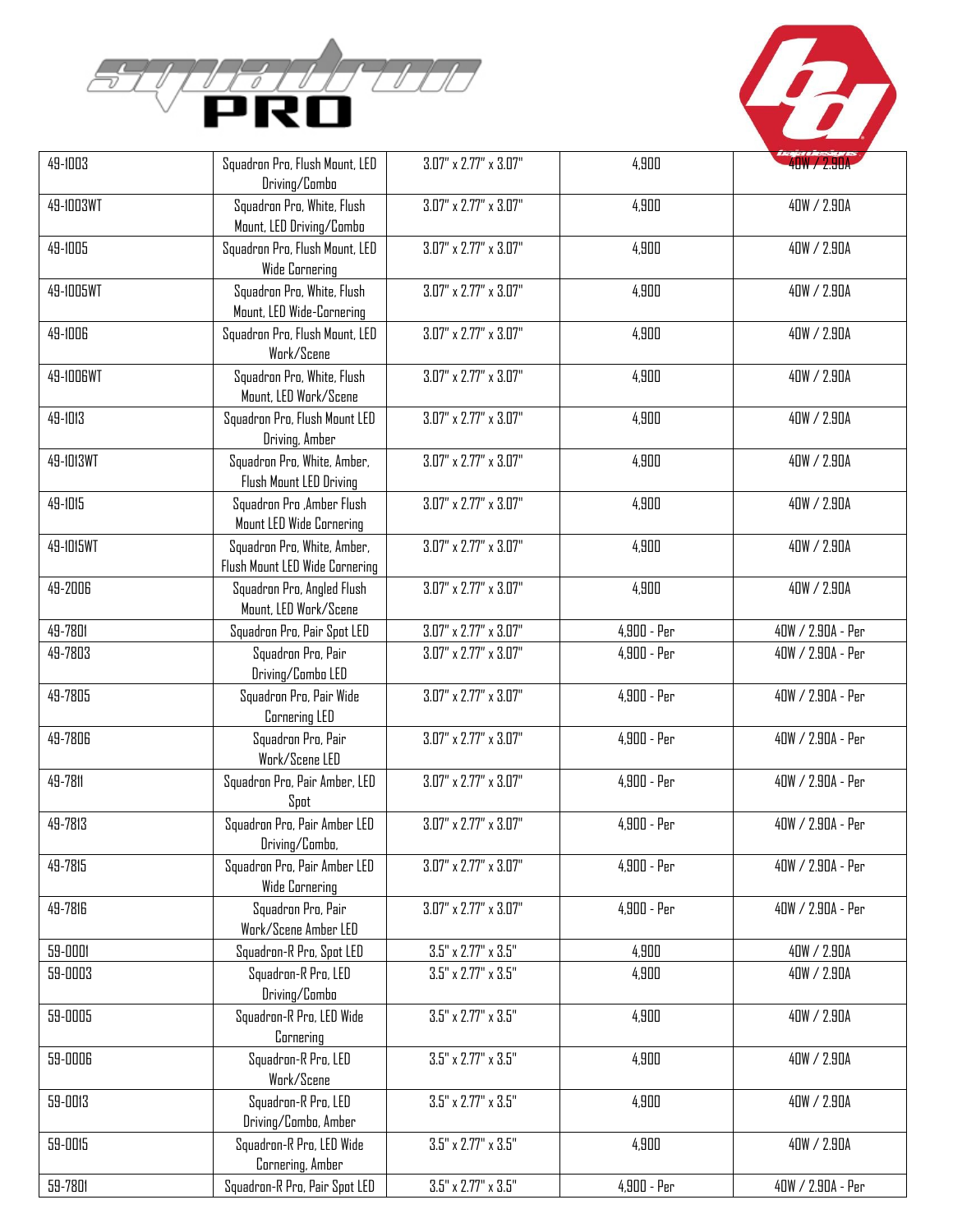



| 59-7803 | Squadron-R Pro, Pair<br>Driving/Combo LED     | $3.5" \times 2.77" \times 3.5"$ | $4.900 - Per$ | 40W / 2.90A - Per   |
|---------|-----------------------------------------------|---------------------------------|---------------|---------------------|
| 59-7805 | Squadron-R Pro, Pair Wide<br>Cornering LED    | $3.5" \times 2.77" \times 3.5"$ | $4.900$ - Per | 40W / 2.90A - Per   |
| 59-7806 | Squadron-R Pro, Pair<br>Work/Scene LED        | $3.5" \times 2.77" \times 3.5"$ | $4.900$ - Per | 40W / 2.90A - Per   |
| 59-7813 | Squadron-R Pro, Pair<br>Driving/Combo, Amber  | $3.5" \times 2.77" \times 3.5"$ | $4.900$ - Per | 40W / 2.90A - Per   |
| 59-7815 | Squadron-R Pro, Pair Wide<br>Cornering, Amber | $3.5" \times 2.77" \times 3.5"$ | $4.900$ - Per | $40W / 2.90A - Per$ |

## **LIMITED LIFETIME WARRANTY**

Baja Designs proudly offers a LIFETIME WARRANTY against manufacturer's defect on all of the products that we manufacture.

These are comprehensive warranties; other than the exclusions below – you're covered. If your LED burns out, you're covered. Additionally, cutting off our connector or changing your lenses does not automatically void your warranty. Exclusions:

Installation errors, abuse, misuse or crash damage. You must be the original owner of the product and be able to supply proof of purchase.

Baja Designs manufactures its own products as well as resells products manufactured by others. Baja Designs makes no express or implied warranties on products not manufactured by Baja Designs including without limitation any warranties or merchantability and fitness for a particular purpose. We will however, pass on all warranties made by the manufacturer, who has sole responsibility for performing such warranties.

Baja Designs will pay the freight if your product is less than 90 days old, otherwise defective products must be returned to Baja Designs, Inc., freight prepaid. At our option, we will repair or replace items in question and return them at no charge. If the identical product is no longer available, we will replace with a similar product of equal value. Baja Designs Inc. will not be responsible for any indirect or consequential damages in connection with defective merchandise.

Indemnification:

Buyer hereby acknowledges off-roading, racing and driving at night are dangerous activities and that the products and/or supplies purchased from Baja Designs are used in an inherently dangerous activity that may endanger life and limb; and in no event shall the seller, or seller's heirs and assigns, be held liable for consequential damages, nor shall seller's liability on any claim for damages arising out of or connected with the sale, delivery, or use of purchased products and/or supplies exceed the purchase price of the products and/or supplies.

Customer satisfaction stands at the core of who Baja Designs is as a company. BD gives you a full 30 days to test out your new light and if you are not 100% satisfied with your purchase, you can send it back for an exchange or refund of the purchase price and applicable tax. Exclusions: Items purchased through a Baja Designs authorized dealer must be returned through the dealer. Only available on LED auxiliary lights and product must be in sellable condition at MSRP. Product that has been damaged in any way after the original purchase date will be excluded from this guarantee.